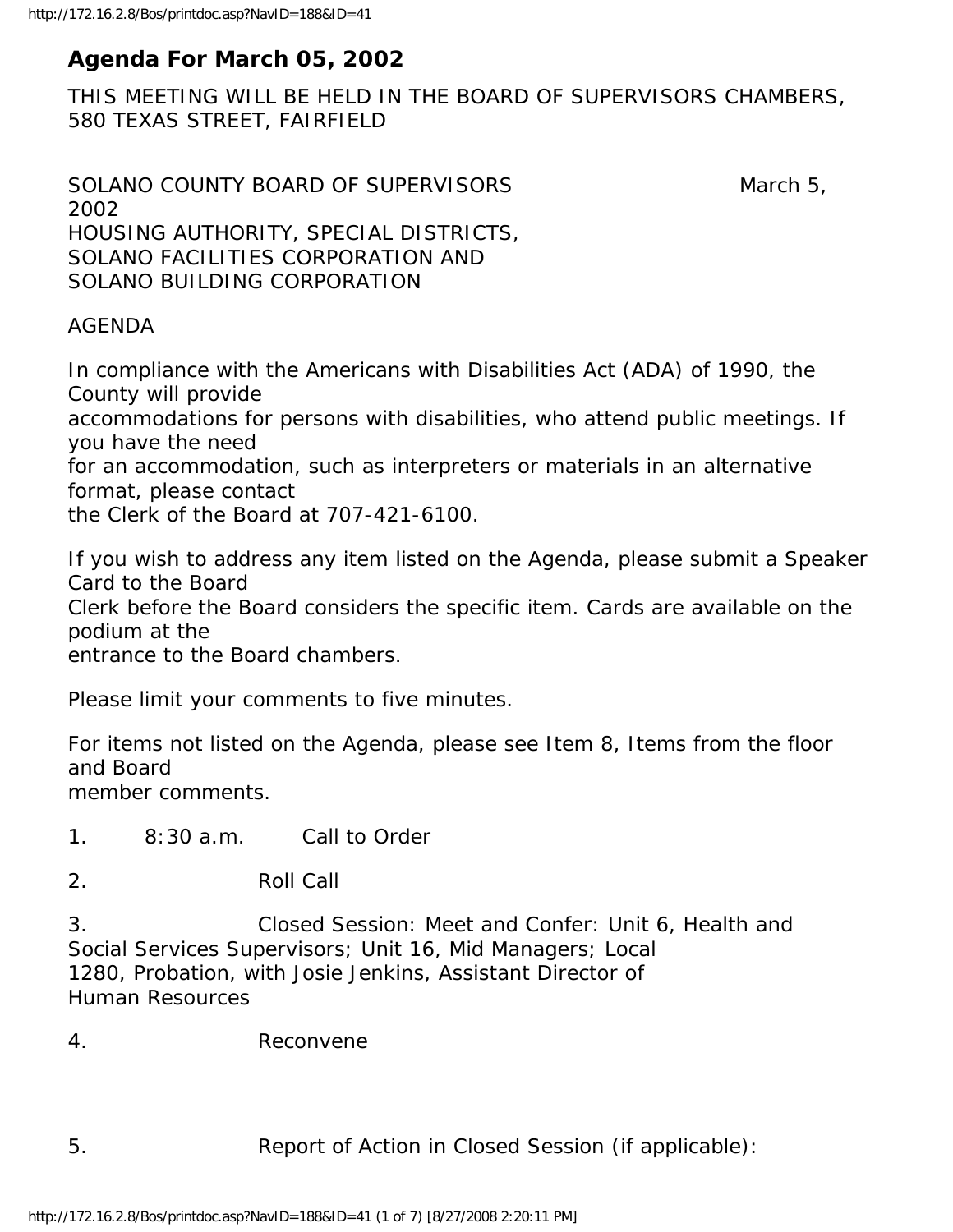- 6. Salute to the Flag and a Moment of Silence:
- 7. Presentations: None
- 8. Items from the floor and Board member comments

This is your opportunity to address the Board on a matter not listed on the Agenda, but it must be within the subject matter jurisdiction of the Board. Please submit a Speaker Card before the first speaker is called and limit your comments to five minutes.

- 9. Additions to or Deletions from the Agenda
- 10. Approval of the Agenda
- 11. Approval of Consent Calendar

The Board considers all matters listed under the Consent Calendar to be routine and will adopt them in one motion. There will be no discussion on these items before the Board votes on the motion unless Board members, staff or the public request specific items be discussed and/or removed from the Consent Calendar. If you wish to address specific items on the Consent Calendar, please submit a Speaker Card before the Board takes action on the Consent Calendar and appropriately limit your comments to five minutes.

CONSENT CALENDAR

#### GENERAL GOVERNMENT

12. Clerk of the Board of Supervisors: Approval of Minutes: Board of Supervisors February 5, 2002

## HEALTH AND SOCIAL SERVICES:

13. Health and Social Services:

A) Approval to purchase computer hardware and software fixed assets totaling \$666,797 for the implementation of CalWIN in Solano **County** 

B) Approval to develop agreements with Seneca Center in the amount of \$461,096 to provide specialized foster care service for the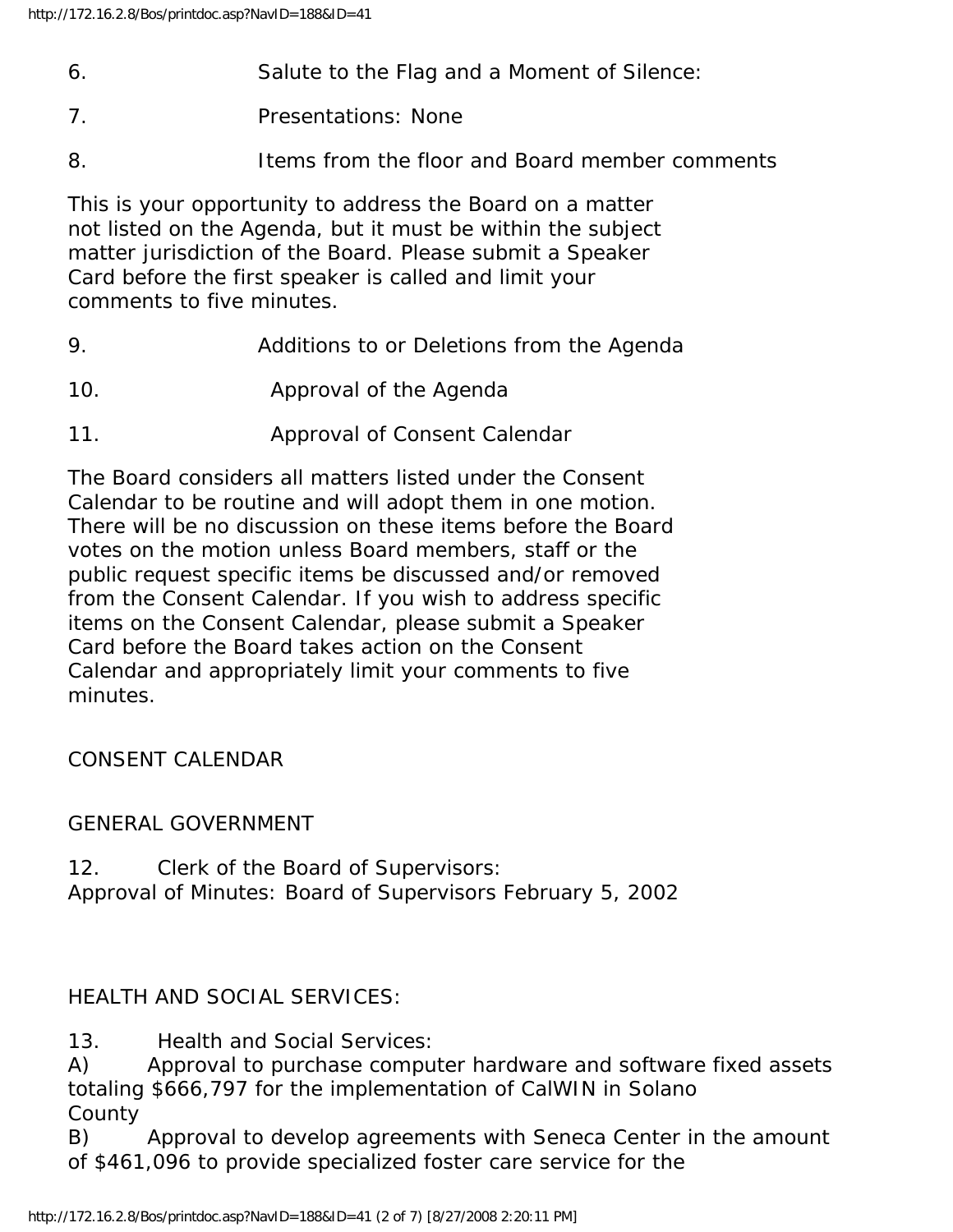period of March 1, 2002 through June 30, 2003; approval of the resulting agreements

C) Approval of a resolution amending the Allocation List to add 1.0 FTE Social Worker II to provide placement services in Child Protective Services

D) Approval of a contract in an amount not to exceed \$100,000 with First Step of Upper Solano County, Inc. for the period of February 1, 2002 through January 31, 2003 to provide ombudsperson services for Child Protective Services; approval of an appropriation transfer in the amount of \$41,667 from Unanticipated Revenue (4/5 vote required) (90% of contract costs will be recovered from Federal and State resources - department will absorb County share of cost)

CRIMINAL JUSTICE: None

## LAND USE/TRANSPORTATION

14. Transportation:

A) Adoption of a resolution requesting the Metropolitan Transportation Commission (MTC) to allocate Transportation Development Act (TDA) Article 3 funds in the amount of \$80,000 for improvements to Pleasants Valley Road (no General Fund impact)

B) Approval of Second Amendment to the Corporate Hangar Lease Agreement with Cowtown Investments to permit commercial activities in their corporate hangar, authorize the Airport Manager to sign the amendment (estimate of several thousand dollars per year of additional revenue to be received)

#### 15. Environmental Management:

Authorization to accept grant funding in the amount of \$296,667 from the California Resources Agency; authorize the Department of Environmental Management to administer these funds consistent with the goals and objectives of the Coastal Impact Assistance Program

OTHER: None

SPECIAL DISTRICTS GOVERNED BY THE BOARD OF SUPERVISORS: None

SCHEDULED CALENDAR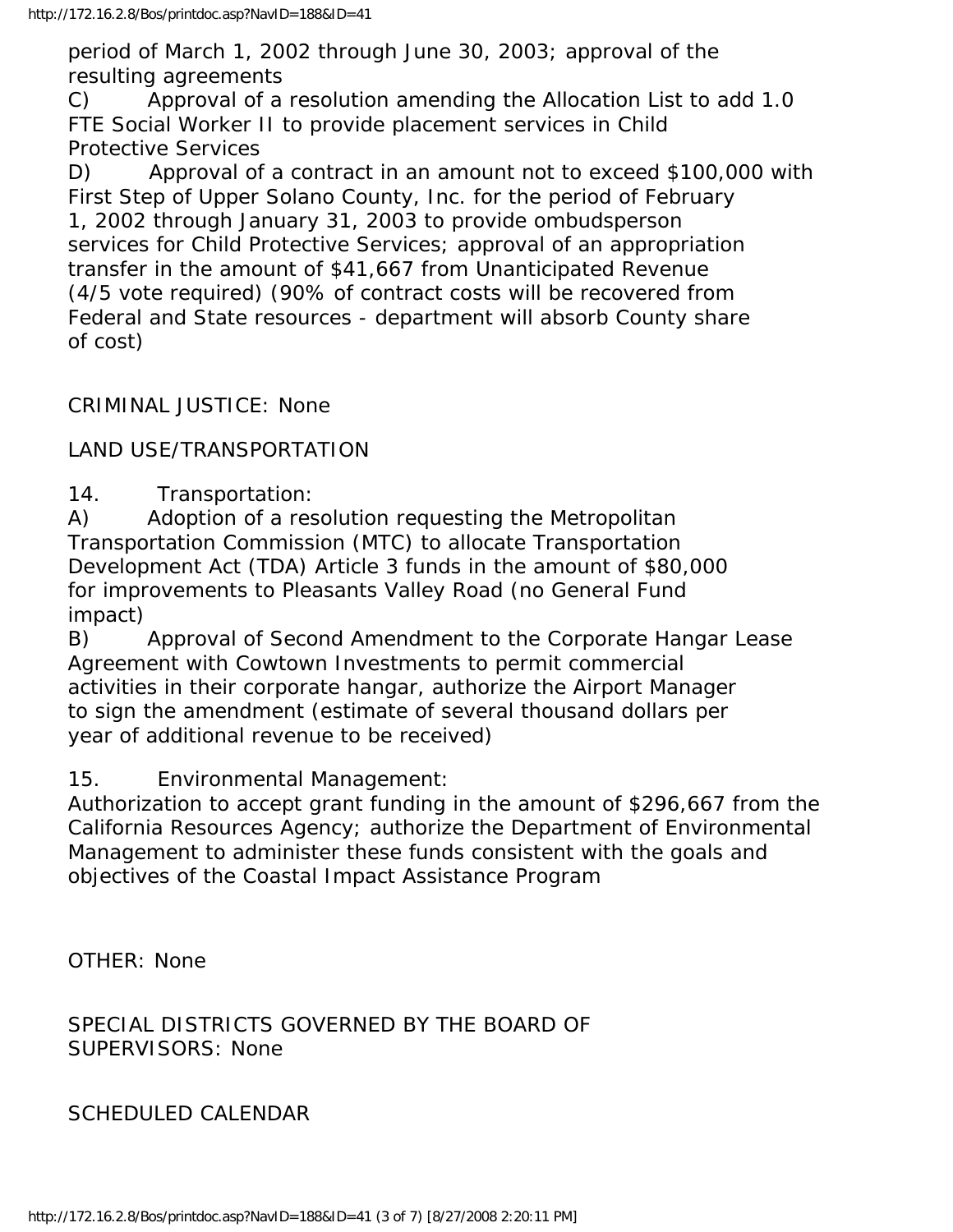16. Rescheduled Consent Items: (Items pulled from Consent Calendar above)

| A) | E) |
|----|----|
| B) | F) |
| C) | G) |
| D) | H) |

#### GENERAL GOVERNMENT:

#### 17. General Services:

Consider approval to appropriate \$310,000 from General Fund Contingencies into the General Services Utility Budget to cover the cost of emergency repairs to the 1,000 kilowatt engine/generator at the County''s Cogeneration Plant (4/5 vote required)

### SPECIAL DISTRICTS GOVERNED BY THE BOARD OF SUPERVISORS:

In-Home Supportive Services Public Authority

#### 18. Health and Social Services:

Ratify the Solano County Public Authority Employer-Employee Relations Policy; accept a report from the In-Home Supportive Services (IHSS) Advisory Board; approve the recommendations for the structure of the Public Authority; approve an Interagency Agreement between the County and the Solano County IHSS Public Authority; approval to create the Public Authority Advisory Committee; appoint the current eleven members of the IHSS Advisory Board to the Public Authority Advisory **Committee** 

#### HEALTH AND SOCIAL SERVICES:

19. Health and Social Services:

Accept a report from the In-Home Supportive Services (IHSS) Advisory Board; approve an Interagency Agreement between the County and the Solano County IHSS Public Authority; approval of an amendment to the Allocation List adding 1.0 FTE Public Authority Administrator, 1.0 FTE Staff Analyst, 1.0 FTE Office Assistant II, 2.0 FTE Social Worker II to be contracted to the public authority as its staff; approval to dissolve the Solano County In-Home Supportive Services Advisory Board

#### CRIMINAL JUSTICE: None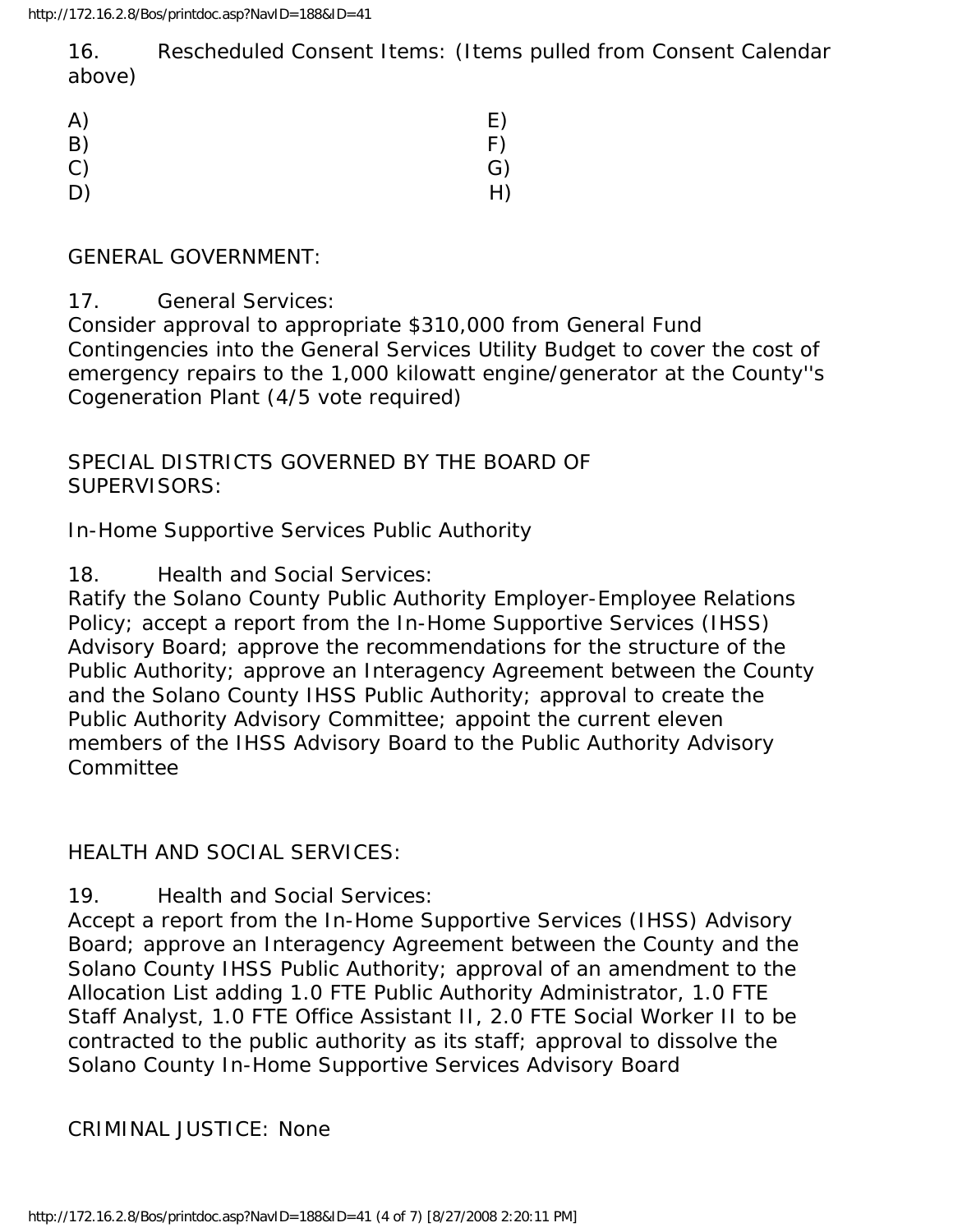http://172.16.2.8/Bos/printdoc.asp?NavID=188&ID=41

#### LAND USE/TRANSPORTATION: None

OTHER: None

MISCELLANEOUS ITEMS

20. Appointments/Resignations to Boards and Commissions:

A) Board of Supervisors:

Approve the appointment of Richard Brann to the Solano County Historical Records Commission; approve the reappointment of Thomas C. Clark, Robert Maunder, and Ruth Setterquist to the Solano County Historical Records Commission

B) Workforce Investment Board of Solano County: Ratify the appointments of Bill Cawley, Dennis Scott, Jose Silva, and Ms. Gerri Williams

21. Adjourn

# MEETING CALENDAR (DATES AND TIMES SUBJECT TO CHANGE)

| $3/5$ 6:30 p.m.                                         |              | SIDS Advisory Committee, 300 Hospital           |  |
|---------------------------------------------------------|--------------|-------------------------------------------------|--|
| Dr., Ex. Conf.                                          |              |                                                 |  |
| Room, Vallejo                                           |              |                                                 |  |
| 3/6                                                     | $9:30$ a.m.  | BAAQMD 939 Ellis St., San Francisco             |  |
| 3/6                                                     | Noon         | Children"s Network, Solano County Health        |  |
| and Social                                              |              |                                                 |  |
| Services, 2101 Courage Dr., FF                          |              |                                                 |  |
| 3/6                                                     | $1:30$ p.m.  | ABAG Regional Planning Comm.                    |  |
| 3/7                                                     | $10:00$ a.m. | Solano County Zoning Administrator,             |  |
| Environmental                                           |              |                                                 |  |
| Management, 601 Texas St., FF                           |              |                                                 |  |
| 3/7                                                     | 1:00 p.m.    | BCDC, S.F. Downtown Center, 425 Market          |  |
| St., San                                                |              |                                                 |  |
| Francisco                                               |              |                                                 |  |
| 3/7                                                     | 7:00 p.m.    | Solano County Planning Commission, Board        |  |
| <b>of</b>                                               |              |                                                 |  |
| Supervisors Chambers, 580 Texas St., FF                 |              |                                                 |  |
| 3/8                                                     |              | 9:00 a.m. Local Task Force for Integrated Waste |  |
| Management,                                             |              |                                                 |  |
| Fairfield-Suisun Sewer District Office, 1010 Chadbourne |              |                                                 |  |
| Rd., Suisun                                             |              |                                                 |  |
| 3/12                                                    | 9:00 a.m.    | Board of Supervisors, 580 Texas St.,            |  |
|                                                         |              |                                                 |  |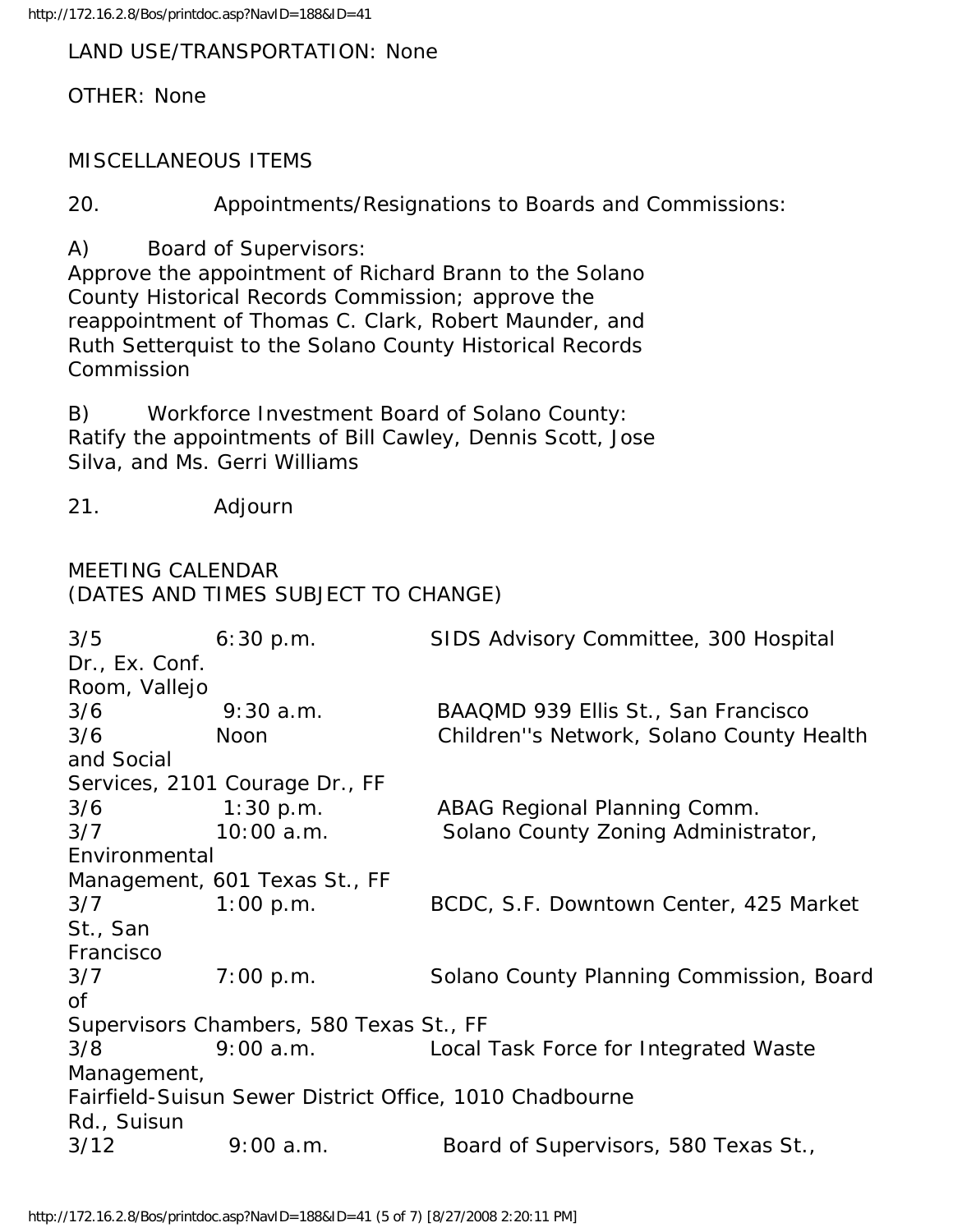Board Chambers, FF 3/12 12:00 p.m. Solano Partnership Against Violence, **Upstairs Conference** Room, 501 Texas St., FF 3/12 4:00 p.m. Maternal, Child, and Adolescent Health Advisory Board, 1735 Enterprise Dr., Bldg.2, Conf. Rm. 1, FF 3/13 6:00 p.m. Solano Transportation Authority, 333 Sunset Ave, Suite 230, Suisun 3/13 9:00 a.m. Yolo-Solano Air Quality Management District, 1947 Galileo Court, Suite 103, Davis 3/13 6:15 p.m. Solano County Fair Board of Directors, Administration Building, Solano County Fairgrounds, Vallejo 3/13 6:00 p.m. Alcohol and Drug Advisory Board, 1735 Enterprise Dr., Bldg. 3, Conf. Rm. 1, FF 3/14 1:30 p.m. Emergency Medical Care Committee, 1735 Enterprise Dr., Bldg. 3, Conf. Rm 1, FF 3/14 6:30 p.m. Solano County Aviation Advisory Commission/Airport Land Use Commission, Nut Tree Airport, Vacaville 3/14 7:00 p.m. Solano County Water Agency, 508 Elmira Rd., Vacaville 3/14 7:00 p.m. Solano County Park and Recreation Commission, Architect Conf. Rm., 530 Clay St., FF 3/15 8:00 a.m. Workforce Investment Board of Solano County,320 Campus Lane, Suisun 3/19 6:00 p.m. Local Mental Health Board, 1745 Enterprise Dr., Bldg. 2, 2nd Floor, Green Conf. Rm., FF 3/20 9:30 a.m. BAAQMD 939 Ellis St., San Francisco 3/20 2:00 p.m. Health & Social Services Subcommittee, Board of Supervisors Chambers, 580 Texas St., FF 3/20 4:00 p.m. Solano County Equal Employment **Opportunity**